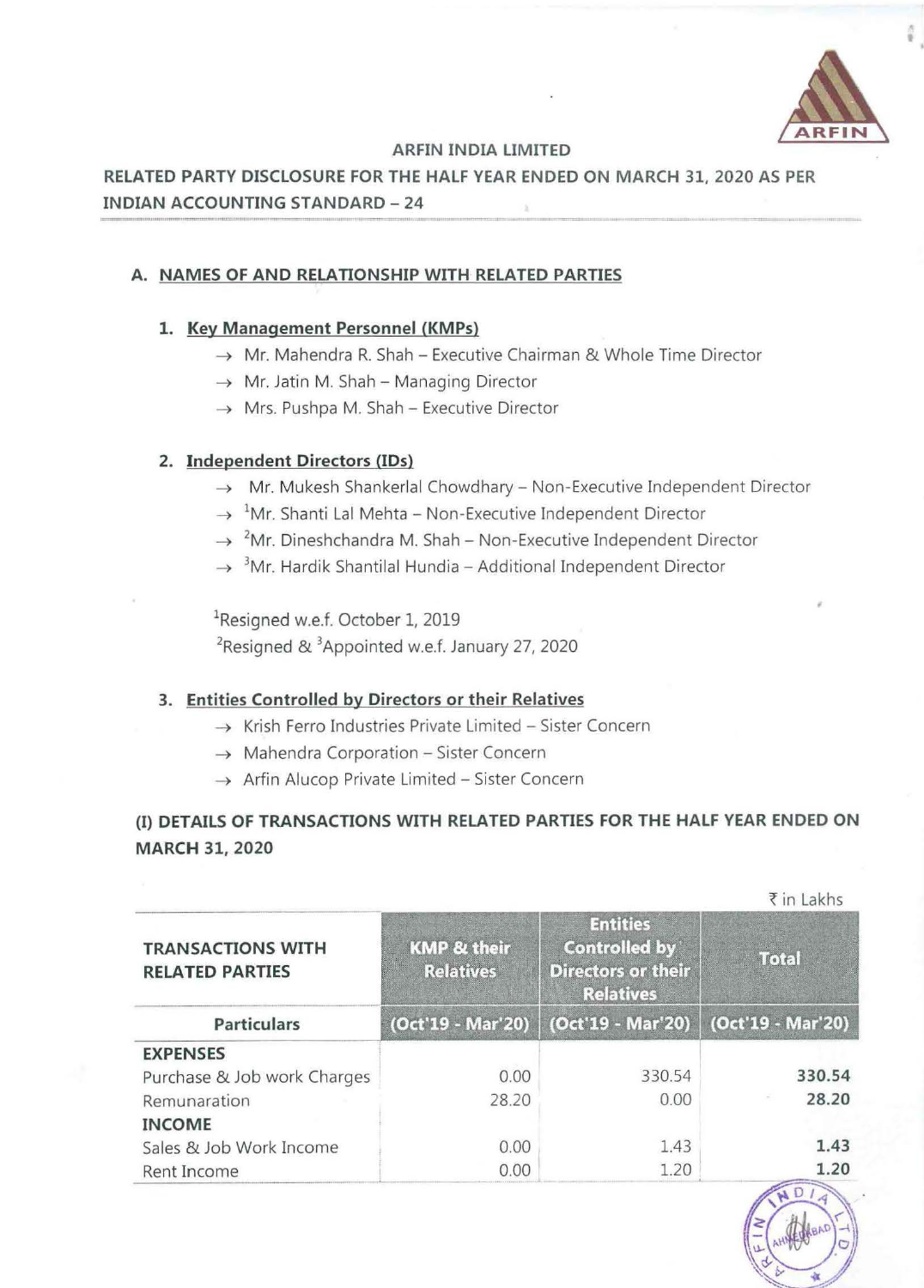

# (II) **DETAILS OF RELATED PARTY WISE TRANSACTION FOR THE HALF YEAR ENDED ON MARCH 31, 2020**

| DISCLOSURE IN RESPECT OF RELATED PARTY WISE TRANSACTIONS | ₹ in Lakhs                  |
|----------------------------------------------------------|-----------------------------|
| <b>Particulars</b>                                       | (Oct'19 -<br><b>Mar'20)</b> |
| <b>EXPENSES</b>                                          |                             |
| Purchase & Job Work Charges                              |                             |
| Krish Ferro Industries Private Limited                   | 275.11                      |
| Mahendra Corporation                                     | 47.09                       |
| Arfin Alucop Private Limited                             | 8.33                        |
| Total                                                    | 330.53                      |
| Remuneration*                                            |                             |
| Mr. Mahendra R. Shah                                     | 11.78                       |
| Mr. Jatin M. Shah                                        | 11.78                       |
| Mrs. Pushpa M. Shah                                      | 4.64                        |
| Total                                                    | 28.20                       |

\*The remuneration to the key managerial personnel does not include the provisions made for gratuity, as it is determined on actuarial basis for the Company as a whole.

| DISCLOSURE IN RESPECT OF RELATED PARTY WISE TRANSACTIONS | ₹ in Lakhs                    |
|----------------------------------------------------------|-------------------------------|
| <b>Particulars</b>                                       | $(Oct'19 -$<br><b>Mar'20)</b> |
| <b>INCOME</b>                                            |                               |
| Sales & Job work Charges                                 |                               |
| Arfin Alucop Private Limited                             | 1.43                          |
| Total                                                    | 1.43                          |
| <b>Rent Income</b>                                       |                               |
| Mahendra Corporation                                     | 0.30                          |
| Krish Ferro Industries Private Limited                   | 0.90                          |
| Total                                                    | 1.20                          |

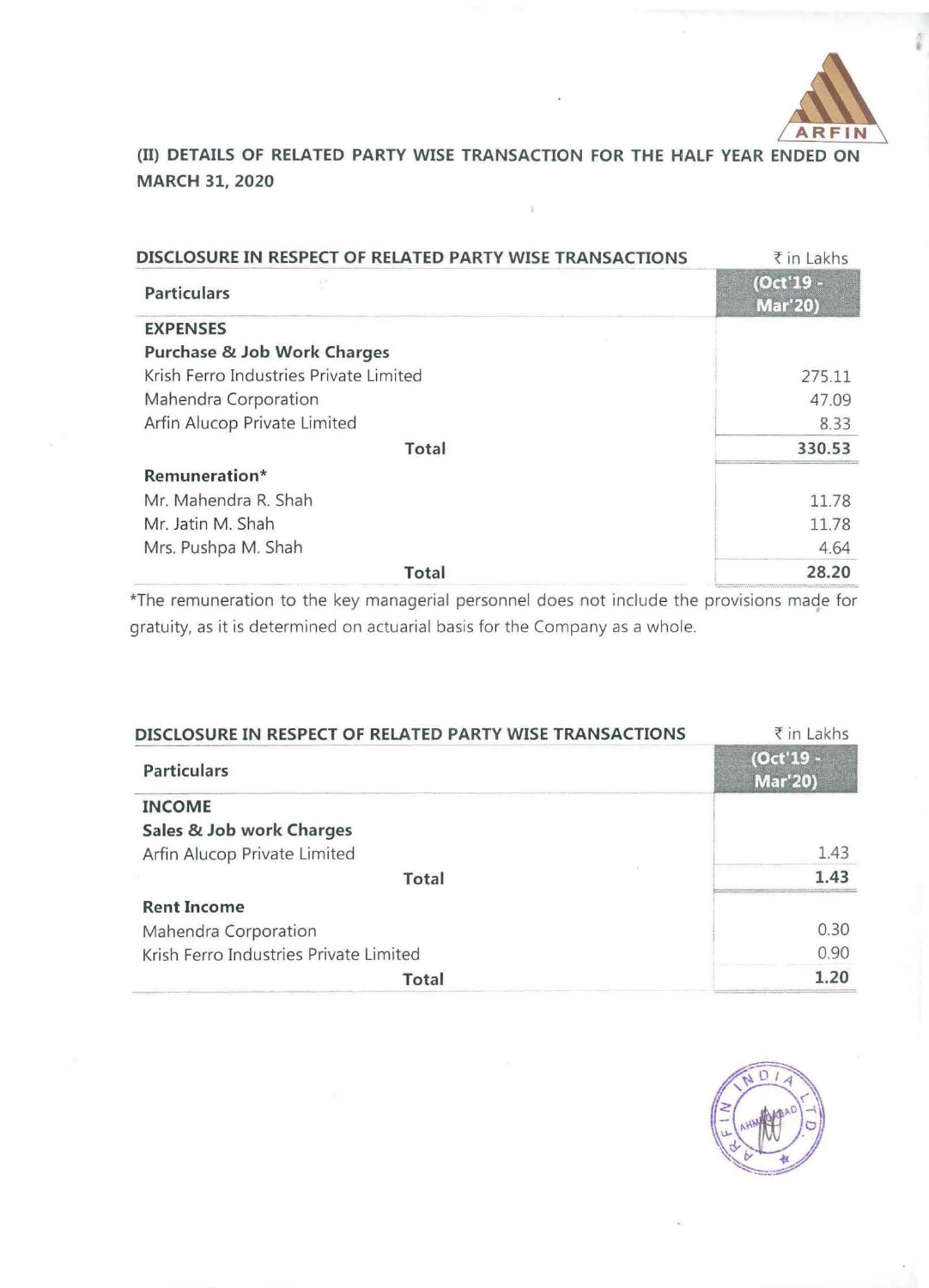

•

 $\mp$  in Lakehsen

### **B. (I) BALANCES RECEIVABLES I PAYABLES TO RELATED PARTIES**

| <b>BALANCES OUTSTANDING</b>                            | <b>Payable</b>         |                 | <b>Receivable</b>             |                 |
|--------------------------------------------------------|------------------------|-----------------|-------------------------------|-----------------|
| <b>Particulars</b>                                     | As At<br><b>Mar'20</b> | As at<br>Mar'19 | <b>As At</b><br><b>Mar'20</b> | As at<br>Mar'19 |
| Key Management Personnel and their<br>Relatives        | 628.63                 | 97.96           | 0.00                          | 0.00            |
| Entities Controlled by Directors or their<br>Relatives | 86.36                  | 238.60          | 0.00                          | 1.77            |

### **Note:** -

- (i) The above related party transactions have been reviewed periodically by the Board of Directors of the Company vis-à-vis the applicable provisions of the Companies Act, 2013, and justification of the rates being charged / terms thereof have also been approved.
- (ii) The details of guarantees and collaterals extended by the related parties in respect of borrowings of the Company have been given at the respective notes.

### **C.** (II) **PARTY WISE OUTSTANDING BALANCES**

|                                                               |                        |                 |                        | ₹ in Lakhs      |
|---------------------------------------------------------------|------------------------|-----------------|------------------------|-----------------|
| PARTY WISE OUTSTANDING BALANCES                               | Payable                |                 | <b>Receivable</b>      |                 |
| <b>Particulars</b>                                            | As At<br><b>Mar'20</b> | As at<br>Mar'19 | As At<br><b>Mar'20</b> | As at<br>Mar'19 |
| <b>KMPs &amp; THEIR RELATIVES</b>                             |                        |                 |                        |                 |
| Mr. Mahendra R. Shah                                          | 261.00                 | 27.89           | 0.00                   | 0.00            |
| Mr. Jatin M. Shah                                             | 212.47                 | 37.07           | 0.00                   | 0.00            |
| Mrs. Pushpa M. Shah                                           | 155.16                 | 33.00           | 0.00                   | 0.00            |
| Total                                                         | 628.63                 | 97.96           | 0.00                   | 0.00            |
| <b>ENTITIES CONTROLLED BY DIRECTORS</b><br>OR THEIR RELATIVES |                        |                 |                        |                 |
| Arfin Alucop Private Limited                                  | 0.00                   | 0.00            | 0.00                   | 1.77            |
| Krish Ferro Industries Private Limited                        | 79.23                  | 111.11          | 0.00                   | 0.00            |
| Mahendra Corporation                                          | 7.13                   | 127.49          | 0.00                   | 0.00            |
| Total                                                         | 86.36                  | 238.60          | 0.00                   | 1.77            |